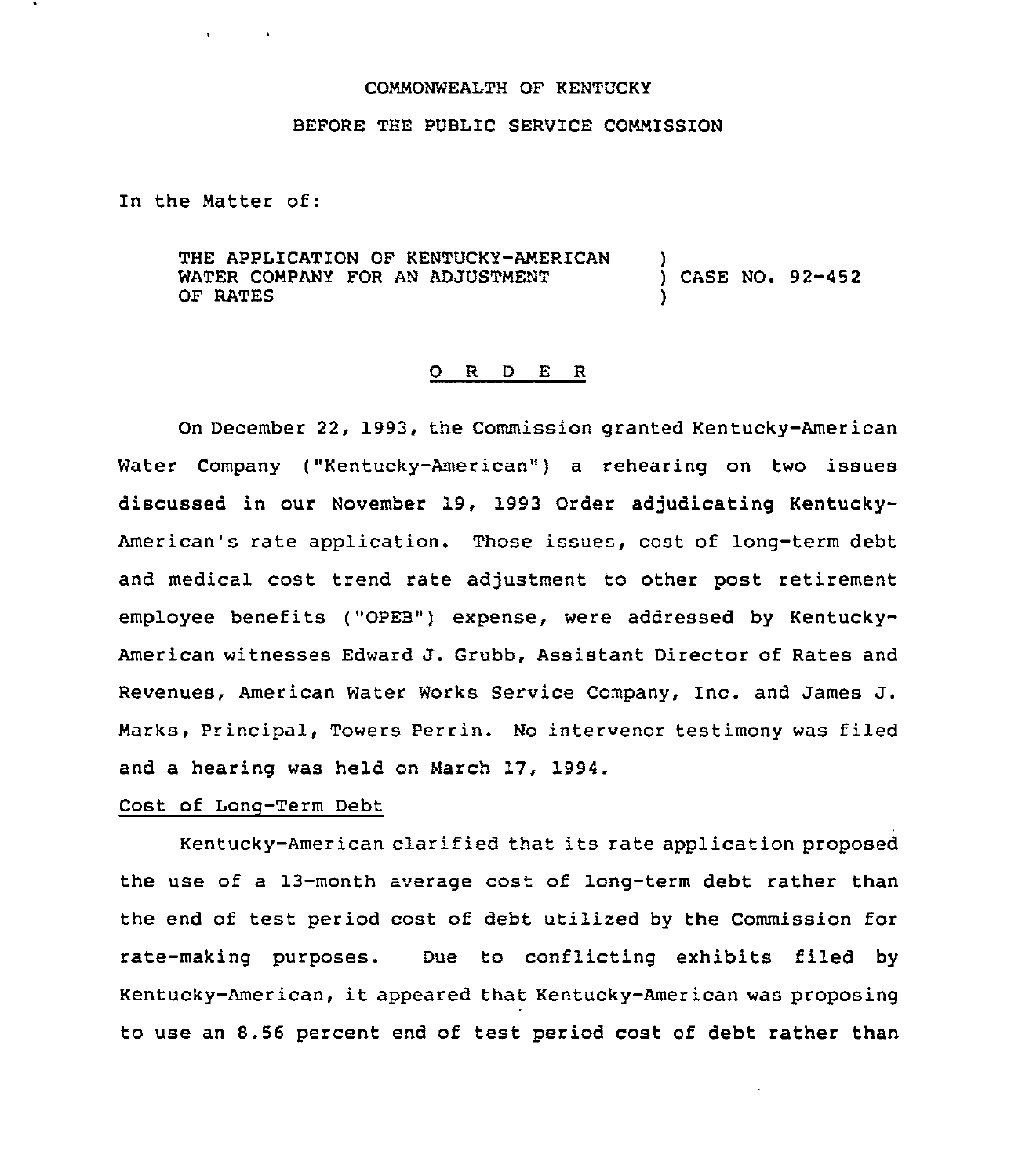the 8.63 percent 13-month average. Kentucky-American has demonstrated the reasonableness of its proposal to use the 13-month average forecasted period debt cost as better matching revenues and expenses. The Commission accepts Kentucky-American's clarification and supporting statements as reasonable and finds that its rates should be revised to reflect long-term debt cost of 8.63 percent.

Kentucky-American estimated that this change in the cost of long-term debt would result in an increase in its revenue requirement of  $$14,545.^1$  This calculation correctly showed interest expense increasing by  $$37,381,<sup>2</sup>$  but incorrectly adjusted net operating income by \$22,636 due to including the debt cost as an operating expense in calculating the after tax effect of interest. Because the debt cost is not an operating expense, the correct adjustment to net operating income is  $$14,745$ , the income tax effect of the debt cost. This results in an increase in Kentucky-American's revenue requirement of \$

- $\blacktriangleleft$ \$ 104,603,095 Rate Base x 0.03%\* \$ 31,381 AFUDC 199 Interest Synch. — Income Tax 14,745  $\overline{\phantom{0}}$ Operating Income Deficiency  $\sqrt{5}$  16,437 Times: Gross-up Factor x 1.66328825 Increase in Revenue Requirement 27,340
	- \* Change in Rate of Return

 $\mathbf{1}$ Rehearing Testimony of Edward J. Grubb, page 4.

 $\mathbf{2}$ Rehearing Testimony of Edward J. Grubb, Appendix A, page 14.

 $\mathbf{J}$ \$37,381 Interest x 39.445% Combined Income Tax Rate  $=$ \$ 14,745.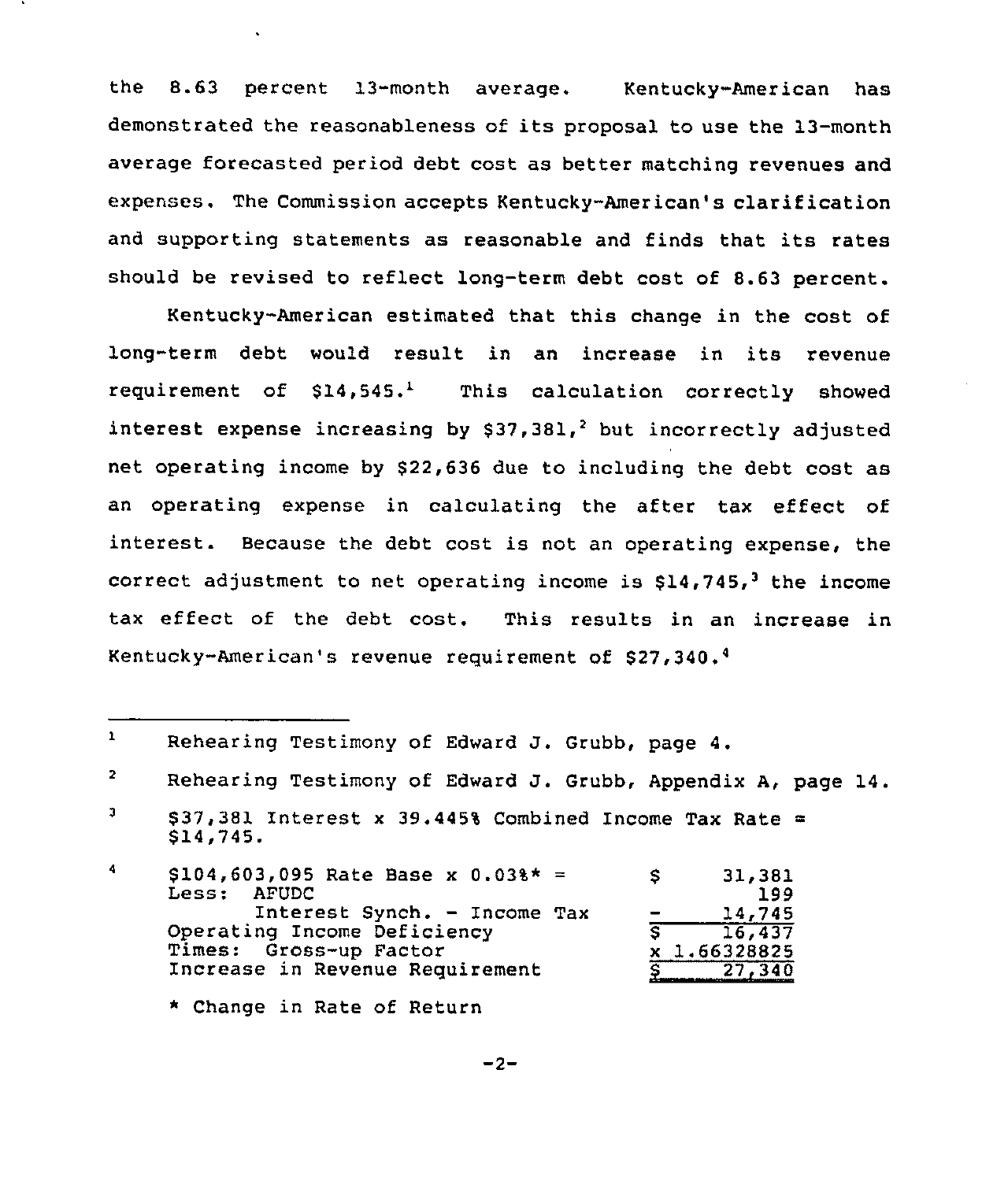#### OPEB Expense

In the November 19, 1993 Order, the Commission found Kentucky-American's medical cost trend rate to be excessive and, for ratemaking purposes, reduced it by three percent. Since Kentucky-American had stated that a one percent reduction in this rate resulted in a 13 percent reduction in OPEB expense, the Commission used an arithmetic ratio to determine that a 3 percent reduction in the medical cost trend rate would result in a 39 percent reduction in OPEB expense. This 39 percent reduction in OPEB expense was reflected in the November 19, 1993 Order.

On rehearing, Kentucky-American demonstrated that its medical cost trend rate and OPEB expense do not vary in a linear relationship. Rather, a 3 percent reduction in the medical cost trend rate results in only a 31 percent reduction in OPEB expense. Reflecting a 31 percent reduction in OPEB expense, rather than a 39 percent reduction, results in an increase in revenue requirements of \$ 55,975.

#### Conclusion

Based on the evidence on rehearing, the Commission finds that Kentucky-American has increased revenue requirements of \$83,315. The rates set forth in Appendix <sup>A</sup> attached hereto are designed to produce additional revenues of 883,315 and are the fair, just, and reasonable rates to be charged by Kentucky-American for service rendered on and after the date of this Order.

 $-3-$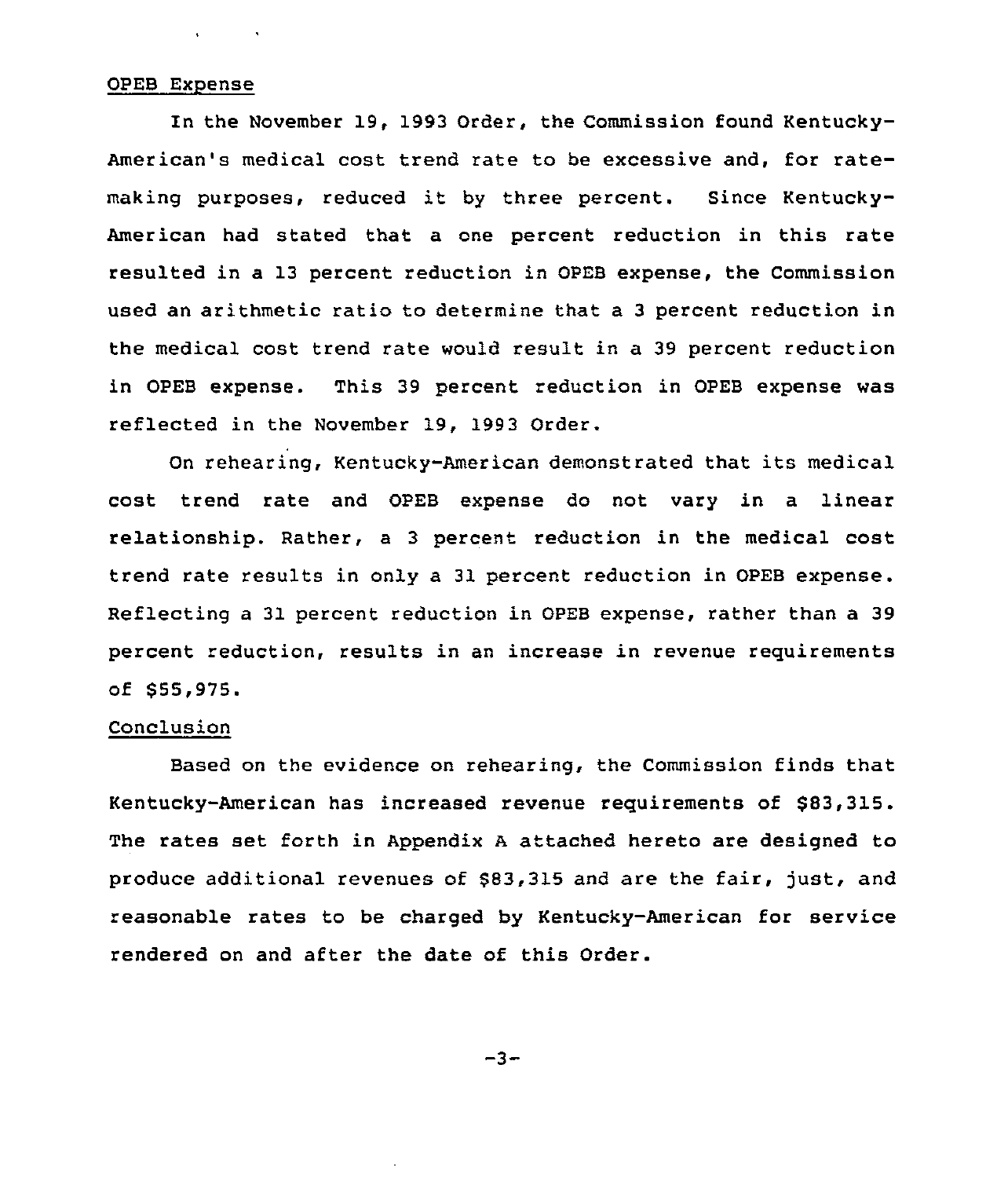IT IS THEREFORE ORDERED that the rates set forth in Appendix A attached hereto be and they hereby are approved for service rendered on and after the date of this Order.

Done at Frankfort, Kentucky, this 4th day of May, 1994.

PUBLIC SERVICE COMMISSION

Chairman

.<br>\* Breashtt  $\overline{\text{Comm}}$ 

ATTEST:

 $\sim 100$  km  $^{-1}$ 

**Executive Director**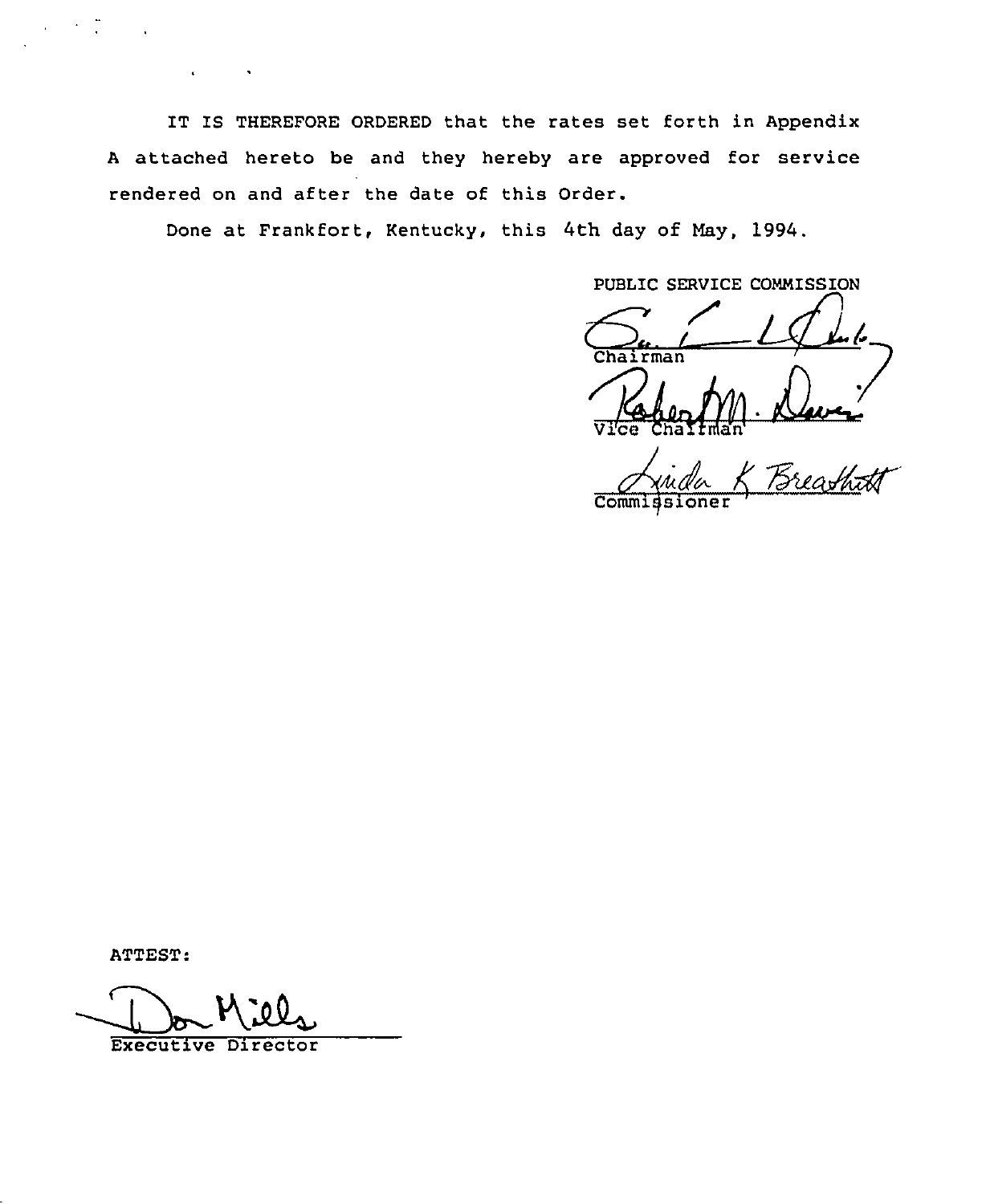### APPENDIX A

APPENDIX TO AN ORDER OF THE KENTUCKY PUBLIC SERVICE COMMISSION IN CASE NO. 92-452 DATED NAY 4, 1994

The following rates and charges are prescribed for the customers in the area served by Kentucky-American Water Company. All other rates and charges not specifically mentioned herein shall remain the same as those in effect under authority of this Commission prior to the effective date of this Order.

### SERVICE CLASS1FICATION NO. 1

### METER RATES

**All Contracts** 

The following shall be the rates for consumption, in addition to the service charges provided for herein.

| Customer<br>Category                    | Rate per 1,000 Gallons<br>All Consumption | Rate Per 100 Cubic<br>Feet - All Consumption |
|-----------------------------------------|-------------------------------------------|----------------------------------------------|
| Residential                             | \$1.86873                                 | \$1,40155                                    |
| Commercial                              | \$1.81009                                 | \$1.35757                                    |
| Industrial                              | \$1,51133                                 | \$1.13350                                    |
| Municipal and Other<br>Public Authority | \$1.59178                                 | \$1.19384                                    |
| Sales for Resale                        | \$1.51293                                 | \$1.13470                                    |

#### SERVICE CHARGES

All metered general water service customers shall pay a service charge based on the size of meter installed. The service charge will not entitle the customer to any water.

|                                                                                            | Service Charge                                                             |                                                                               |  |
|--------------------------------------------------------------------------------------------|----------------------------------------------------------------------------|-------------------------------------------------------------------------------|--|
| Size of Meter                                                                              | Per Month                                                                  | Per Quarter                                                                   |  |
| $5/8$ Inch<br>$3/4$ Inch<br>1 Inch<br>$1-1/2$ Inch<br>2 Inch<br>3 Inch<br>4 Inch<br>6 Inch | 5.58<br>S.<br>8.36<br>13.92<br>27.83<br>44.52<br>83.47<br>139,13<br>278.26 | 16.74<br>s<br>25.08<br>41.76<br>83.49<br>133.56<br>250.41<br>417.39<br>834.78 |  |
| 8 Inch                                                                                     | 445.23                                                                     | 1,335.69                                                                      |  |